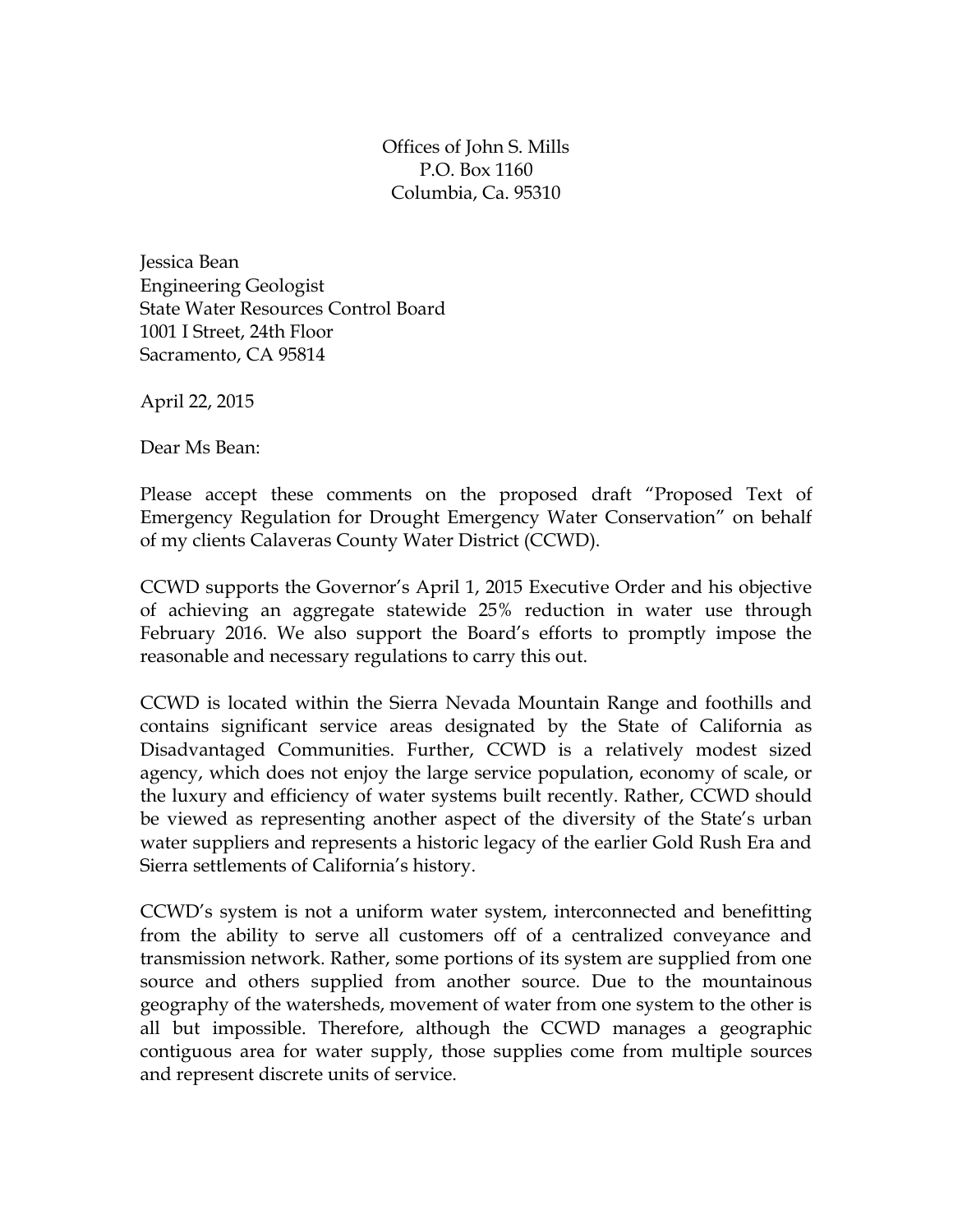General comments and suggested language follow.

## **Item 1, Fact Sheet page 3 item #2**

This item refers to urban water suppliers that have a reserve supply of surface water that could last multiple years and suggests that those suppliers may be eligible for placement into a lower conservation tier.

CCWD's primary (and highest) surface storage is in New Spicer Reservoir. This reservoir located on Highland Creek a tributary of the North Fork of the Stanislaus River and was completed in 1989. It is located at approximately 6,621' elevation, has a surface area of 2,000 acres and a capacity of 189,000 acre-feet of storage. The reservoir presently has approximately 68,500 acre-feet of water in storage. It is the primary source of water for municipal and irrigation water for a significant portion of the CCWD service area in the Stanislaus Watershed. Water from New Spicer is also released into the North Fork of the Stanislaus river and re-diverted under CCWD rights, at Lake Tulloch which is located downstream of New Melones Reservoir. That water supplies a large year-round residential population as well as a significant vacation/recreation population during summer and fall months. That water is managed and has been managed reasonably and prudently so as to create favorable storage conditions despite the severity of the multi-year drought.

On April 2, 2015 the operator of New Spicer Reservoir (Northern California Power Association – NCPA) sent a letter to the California Department of Fish and Wildlife requesting a reduction of fisheries releases from New Spicer Reservoir by 1/3 during the months of June through October of this year. Presuming that regulatory relief is granted by CDF&W before June 1, and based on the amount of estimated total demand CCWD serves from the New Spicer Reservoir, the CCWD believes New Spicer storage will be able supply their customers assuming a 25% conservation standard. New Spicer Reservoir would also be able to supply relatively small but critical emergency supplies to failing small systems (served from very small watersheds) and to those that are projected to fail within Calaveras County (some are already having potable water trucked in from CCWD's treated water plants), for at least the next 18 months.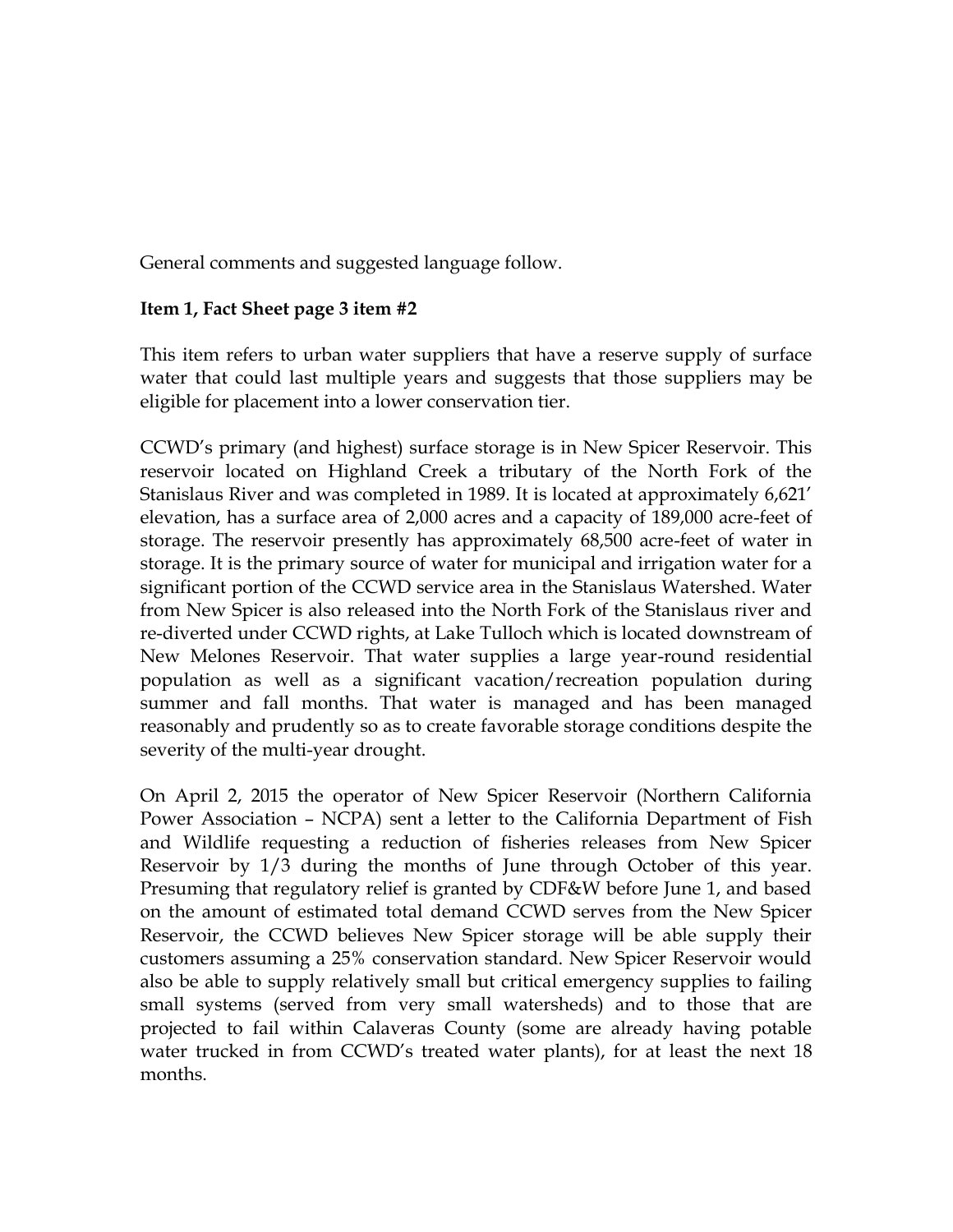CCWD therefore requests that for that portion of their system served by the New Spicer Reservoir should reduce consumption in an amount consistent with the Governor's declaration of 25% (25% less than the amount used each month in July – September of 2013).

CCWD requests language be added to the Regulation that is as follows:

Section 865(c)(11) Each urban water supplier whose local source of supply for its system, or a discrete (used herein discrete means a portion of the system unconnected either by man-made or natural infrastructure to the remainder of its system) portion of its system, that does not include groundwater or water imported from outside the hydrologic region and currently has sufficient water in surface water storage adequate to supply its system, or the discrete portion of its system for the next 18 months or greater, shall be required to reduce the amount of water used each month by 25% less than the amount used each month in July – September of 2013.

## **Seasonable Population Variations**

CCWD's service population varies significantly due to large numbers of vacationers who travel to and stay in the CCWD service area in vacation cabins and homes. These dwellings typically have significantly higher persons per household than the CCWD's year-round residential dwellings and therefore those differences must be recognized and allowed with the regulations as proposed by the Board. Additionally, that peak recreational use occurs during the months of June, July and August. CCWD therefore urges the Board to allow flexibility in reporting of service populations including persons per household to "capture" the nature of those unique circumstances in recreational communities within the CCWD service area.

CCWD suggests the following language be added to the proposed draft regulations.

Section 865(b)(2) "…The monitoring report shall specify the population served by the urban water supplier, the percentage of water produced that is used for the residential sector, descriptive statistics on water conservation compliance and enforcement efforts, the number of days that outdoor irrigation is allowed, monthly commercial sector use, monthly industrial sector use, and monthly institutional sector use. The monitoring report shall also estimate the gallons of water per person per day used by the residential customers it serves. Where communities or portion of communities within the urban water supplier's service area have increases in recreational populations during reporting periods,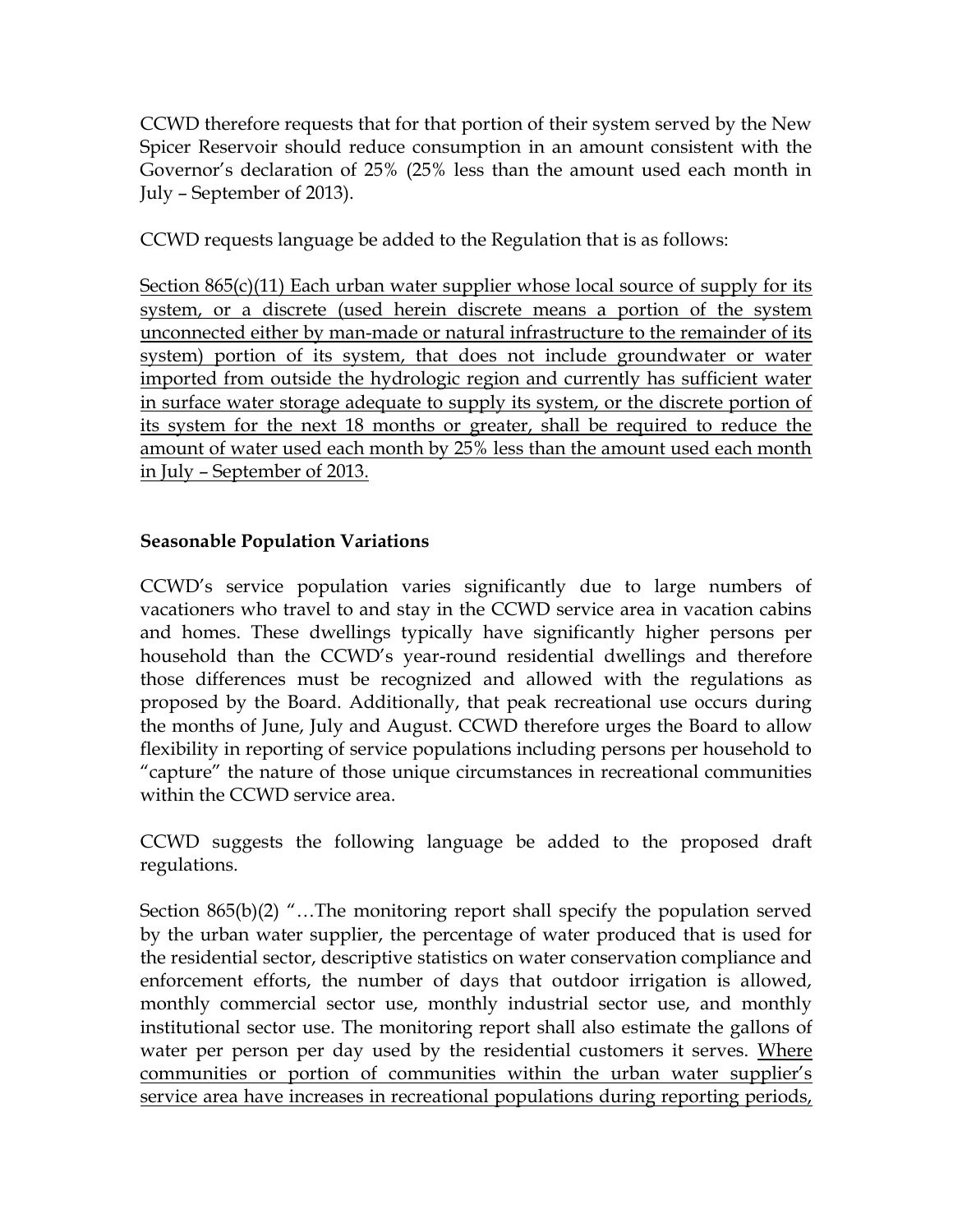those changes in population shall be estimated and used in the total water use and R-GPCD computation use by the reporting agency. A narrative shall accompany the information providing the general location and estimated increase of the service population due to recreational use.

## **System and sub-system efficiencies**

CCWD's system is not supplied by a single water source, nor is the entire system interconnected. The system is composed of one area served from the Stanislaus River watershed (New Spicer Reservoir storage), which has a year-round residential population as well as significant areas with larger vacation populations. Additionally, there are smaller, isolated systems that are either served from small local watersheds or from fractured granite bed rock formations (not in a Bulletin 118 GW basin). Additionally, some of these systems are very old while others are much more recent.

Therefore, system R-GPCD numbers are significantly different in the older portions of the system than in the newer portions of the system. These systems are also geographically isolated from other water systems and are not interconnected with each other. CCWD urges the SWRCB to recognize the efficiency differences inherent in the systems as well as their isolated operations. Therefore CCWD requests the following language be added to the proposed regulations.

Section  $865(c)(12)$  Urban water suppliers systems that are not one contiguous service area and that have locally isolated supply sources and are not interconnected to their larger, main service area, may at their discretion apply varying percentages of reductions for those sub-system units based on the standards contained in section  $865(c)(3)$  through (10).

The reporting as required Section 865(b)(2) shall identify and call out the data for each of those sub-systems of the larger urban water supplier's system. The identification of a sub-system percentage does not excuse the urban water supplier from compliance with total reductions based upon data as submitted to the SWRCB.

Thank you for the opportunity to provide comments on the Draft. We look forward to working with you to develop a more equitable system of compliance that will work for all of California's diverse communities and will achieve the Governor's objective.